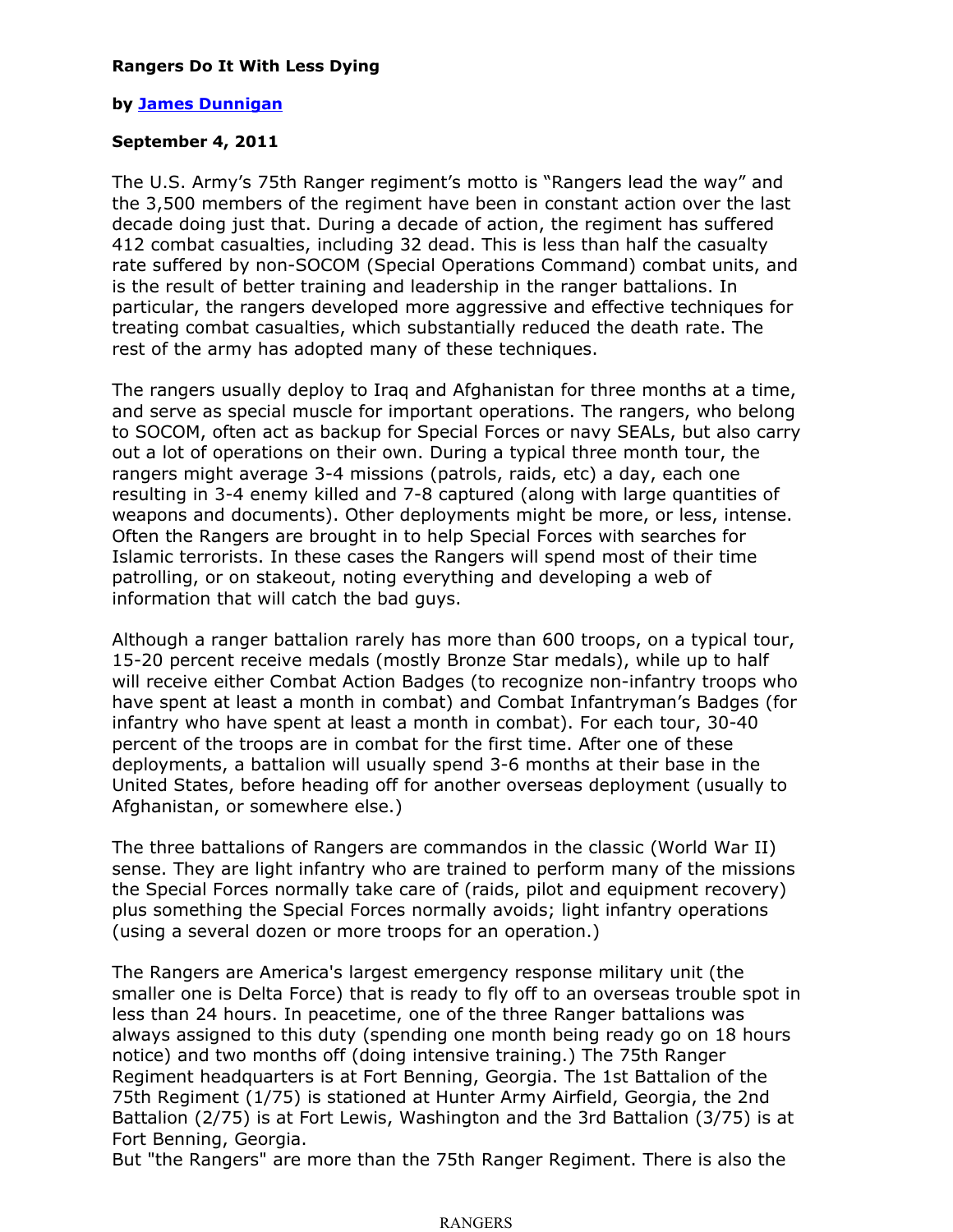TRADOC (Training And Doctrine Command) Ranger Training Brigade, which consists of three more ranger battalions (the 4th, 5th and 6th) who train those who wish to join the ranger regiment as well those who are there just to become qualified as a ranger. This is an important distinction that is often misunderstood. There is a difference between those who are "tabbed Rangers" (authorized to wear the Ranger tab on their uniform) and those who are simply members of the 75th Ranger Regiment. Any physically fit infantryman (and troops in other job categories the Rangers need) can apply to join the 75th Ranger Regiment if they have already gone through parachute training ("jump school"). They will have to pass a physical fitness test first, as the standards at the 75th Ranger Regiment are very high and there's no point sending any volunteers if they are not up to the minimum requirements. Officers and NCOs in the Ranger Regiment, however, must have taken and passed ranger training.

The Rangers encourage promising new recruits to volunteer to try for Ranger duty from the beginning. That way, the new recruit goes to the two week jump school right after 14 weeks of basic and advanced infantry training and is ready to try out for the rangers. This involves eight week long RASP (Ranger Assessment and Selection Program). About half of the volunteers fail. Those who pass are now members of the 75th Ranger Regiment, but they are not "rangers." How can this be?

Simple, the Ranger training was always meant to identify and train the elite infantry leaders. The purpose of Ranger School, for its first 20 years (until the 1970s), was to try and provide one Ranger NCO per infantry platoon and one Ranger officer per infantry company. That goal proved impossible to attain. There just weren't enough qualified volunteers for the tough training. But young infantry officers, in particular, were encouraged to attend Ranger school. The Ranger tab helped one's promotion prospects enormously. Until the 1990s, Ranger School was open to anyone in the army who could pass the physical qualification test. In practice, the army wanted its hotshot infantry officers and NCOs to attend and eventually anyone not working in, or directly with, the infantry, was not allowed to try out for the school. Even so, about 20 percent of attendees are from other services (marines, SEALs and air force special operations) and another 20 percent from foreign nations (many of which have their own Ranger schools, some of which are even harder to pass than the U.S. one.)

The Ranger School is a 61 day course designed to identify and train elite infantry leaders. The training goes on for about 19 hours a day, seven days a week. The attrition rate is about 60 percent. The school emphasizes mastery of basic infantry skills and the ability to lead troops under stressful conditions. Students for Ranger School arrive wearing uniforms devoid of rank insignia. Everyone is of equal rank during the 61 days of training, with everyone taking turns leading squad size units of their fellow students in various exercises. The Ranger School program emphasizes resourcefulness, physical toughness and the ability to think clearly while under extreme stress (and lack of sleep.)

Since its formation in 1974, up until September 11, 2001, the ranger regiment actually hadn't seen much action. But that has a lot to do with American political leaders' reluctance to get involved in overseas military emergencies. And if such action is needed, using fewer troops (as in Delta Force, SEALs or